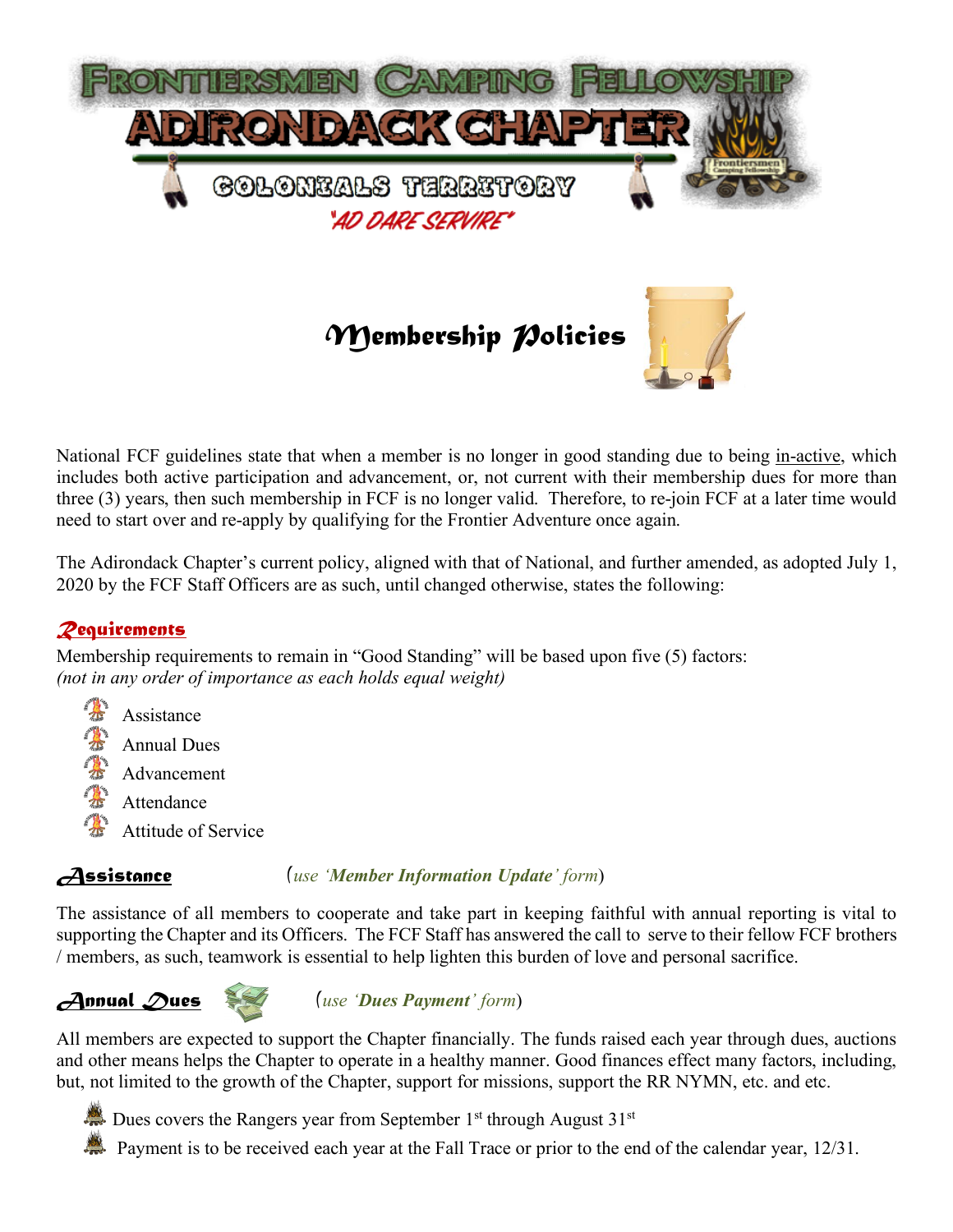| <b>Annual Fee Structure</b> |                                |                                                                                 |
|-----------------------------|--------------------------------|---------------------------------------------------------------------------------|
| <b>Young Bucks</b>          | (Under age 18)                 | \$20.00                                                                         |
|                             | (year 1)                       | \$ 30.00 after 12/31 a \$10 surcharge will be imposed $(1/1 – 8/31)$            |
|                             | (year 2)                       | \$ 60.00 after 8/31 Yr. 1 plus a \$20 surcharge will be imposed $(9/1 - 12/31)$ |
|                             |                                | \$ 80.00 after 12/31 Yr. 1 plus a \$40 surcharge will be imposed $(1/1 – 8/31)$ |
|                             | $(years 3 - 5)$                | \$ 80.00+ plus a \$25 membership fee for each unpaid year after year 2          |
| <b>Old Timers</b>           | $(\text{age }18 \& \text{up})$ | \$40.00                                                                         |
|                             | (year 1)                       | \$ 50.00 after 12/31 a \$10 surcharge will be imposed $(1/1 - 8/31)$            |
|                             | (year 2)                       | \$100.00 after 8/31 Yr. 1 plus a \$20 surcharge will be imposed $(9/1 - 12/31)$ |
|                             |                                | \$120.00 after 12/31 Yr. 1 plus a \$40 surcharge will be imposed $(1/1 – 8/31)$ |
|                             | $(years 3 - 5)$                | \$120.00+ plus a \$50 membership fee for each unpaid year after year 2          |

**Exceptions:** *Members who are 'Fulltime Students' or 'Active Military' will be exempt from annual dues. Time limitation for Students will be for a maximum of five (5) years; Active Military will remain open. In the same light, advancement and other requirements stated herein will be suspended accordingly as well.*

## *Advancement (will be covered within the 'Member Information Update' form*)

All members are expected to be actively pursuing personal advancement. Advancement is indicative of being an active participant in the Chapter and is a reflection as to an individual's growth and development within FCF. This further includes the importance of a members involvement to "Mentor" others, as well as, to be mentored.

## *Attendance (will be recorded by Scribe through 'Event Registration' forms*)

All members should make every effort to attend every FCF event possible. If unable, at the minimum, it is expected that members are to attend at least one (1) FCF event each year.

#### *Attitude of Service (use 'Service Tracker' or 'Trappers Brigade Application' form*)

All members in keeping with our 'Motto', as well as, personal witness and testimony should be engages in some manner of service, at all times, for our Lord and Savior, Jesus Christ. Being of service comes in many ways and takes many forms. Members are to log / record their service hours to be submitted annually.

Based on the aforementioned requirements, policy guidelines are as such:

- Any member owing dues after the annual deadline date will be required to pay a surcharge;
- $\triangleright$  Any member owing dues after one (1) year, but, not greater than two (2) years will pay a surcharge, but will still maintain an "Active" status and remain in "Good Standing";
- Any member owing dues for more than two (2) years, but not greater than five (5) years will be considered "IN- ACTIVE". To return to Active status and in Good Standing, the maximum two year fee is required, plus the adjusted annual fees for any years due up till end of year five. An in-active member during this time if attending an open event will be registered as a guest with privileges as a general camper. For an FCF only event, will not be permitted to register unless bringing their account current;
- $\triangleright$  Any member owing dues greater than five (5) years will be removed from the "IN-ACTIVE" membership and forfeit such membership in FCF;
- $\triangleright$  Any member who <u>is current</u> with annual dues obligations, but, has not attended at least one (1) FCF event in any year, after two (2) consecutive years, will be considered "IN- ACTIVE" until changed otherwise;
- Ø All members should actively be in the process of being 'mentored" or 'mentoring' others. Annual member profile updates will be required in order to maintain a healthy and accurate membership roster. Members who have not provided such updates will be afforded opportunity to do so. As a reminder and resource, a general membership "Status Report" will be posted on-line for members to review and update the Chapter Scribe accordingly. Thereafter, failure to comply will affect membership status; and